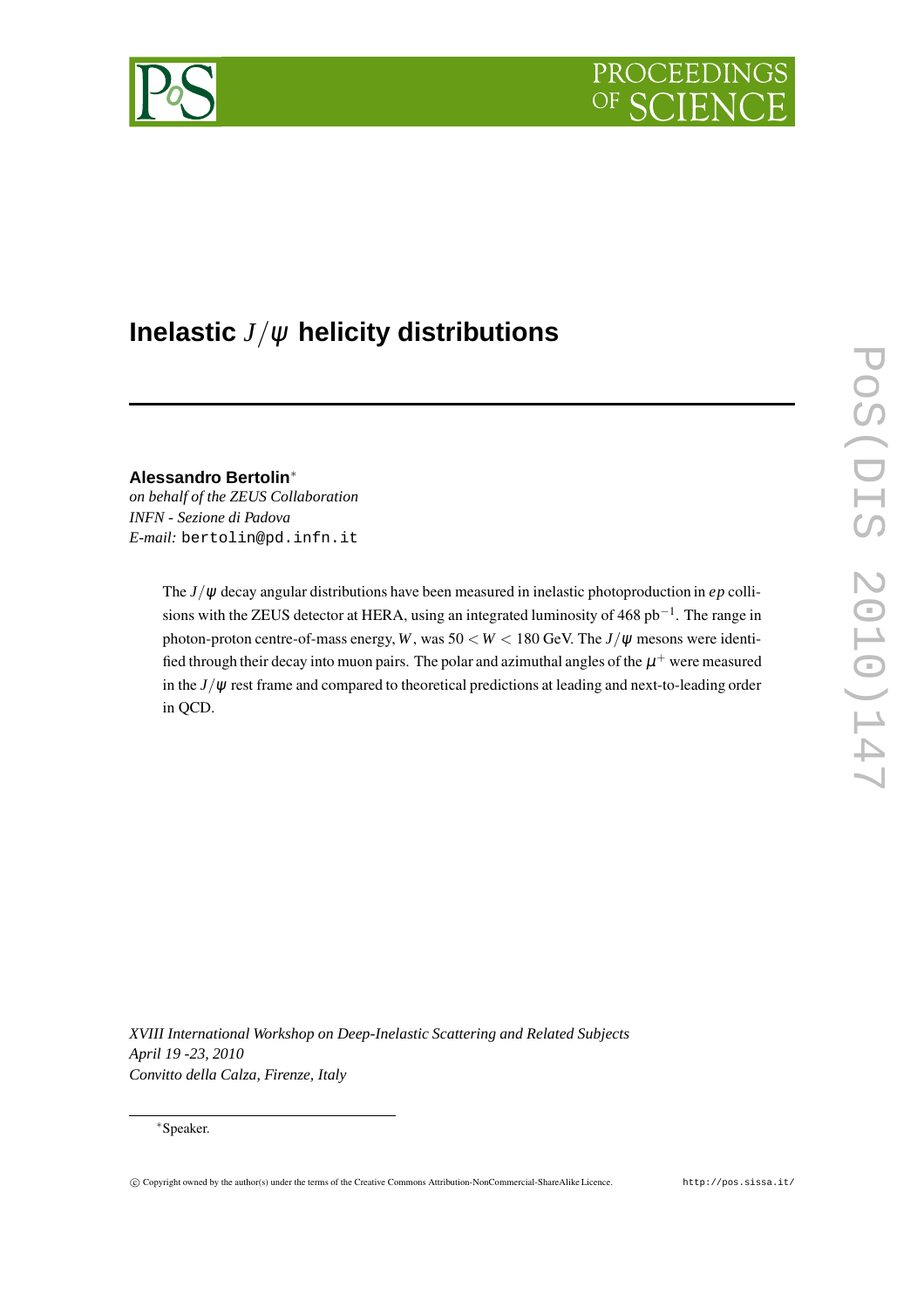# **1. Introduction**

In the HERA photoproduction regime, where the virtuality of the exchanged photon is small, the production of inelastic  $J/\psi$  mesons is dominated by boson-gluon fusion: a photon emitted from the incoming lepton interacts with a gluon coming from the proton to produce a  $c\bar{c}$  pair which subsequently forms a  $J/\psi$  meson. Production of  $J/\psi$  through boson-gluon fusion can be calculated using perturbative Quantum Chromodynamics (pQCD) in the colour-singlet (CS), in the non-relativistic QCD (NRQCD) and in the  $k<sub>T</sub>$ -factorisation frameworks.

In the CS approach, only the colourless  $c\bar{c}$  pair produced in the hard subprocess can lead to a physical  $J/\psi$  state. In the NRQCD approach, a  $c\bar{c}$  pair emerging from the hard process in a colour-octet (CO) state can also evolve into a  $J/\psi$  state with a probability proportional to universal long-distance matrix elements (LDME) that are obtained from experiment. In the  $k<sub>T</sub>$ -factorisation approach, the effects of non-zero transverse momentum of the incoming parton are taken into account. Cross sections are then calculated in the CS approach as a convolution of unintegrated (transverse-momentum dependent) parton densities and leading-order (LO) off-shell matrix elements.

The polar and azimuthal distributions of the  $J/\psi$  decay leptons in the  $J/\psi$  rest frame, the helicity distributions, may be used to distinguish between CS and CO models [1]. Helicity distribution measurements have already been performed by the ZEUS [2] and H1 [3, 4] collaborations. The data sample of this study [5] includes the data used in the previously published ZEUS analysis [2] and corresponds to an increase in statistics of a factor of 12.

# **2. Data analysis**

 $J/\psi$  mesons were identified using the decay mode  $J/\psi \rightarrow \mu^+\mu^-$ . The online and offline selections as well as the reconstruction of the kinematic variables closely follow a previous analysis [2]. The transverse momentum,  $p<sub>T</sub>$ , of the  $J/\psi$  candidate was required to be larger than 1 GeV. The photon-proton centre-of-mass energy *W* was restricted to the range  $50 < W < 180$  GeV. In addition, events were required to have an energy deposit larger than 1 GeV in a cone of 35° around the forward direction (excluding possible calorimeter deposits due to the decay muons). According to Monte Carlo (MC) simulations, these requirements completely reject exclusively produced *J*/<sup>ψ</sup> mesons  $(ep \rightarrow e pJ/\psi)$  as well as proton-diffractive events  $(ep \rightarrow e YJ/\psi)$  in which the mass of the proton dissociative state,  $M_Y$ , is below 4.4 GeV. To further reduce diffractive background, events were also required to have at least one additional track with a transverse momentum larger than 0.125 GeV and pseudorapidity  $|\eta|$  < 1.75.

The following other sources of  $J/\psi$  mesons, which were classified as background in the present analysis, were estimated either from MC models or previous measurements:

- diffractive production of  $J/\psi$  mesons with proton dissociation: the overall contribution of this background is 6%; it is largest in the lowest  $p_T$  bin (1  $\leq p_T \leq 1.4$  GeV), where it is 7.5%, and in the highest *z* bin (0.9  $\le z \le 1$ ), where it is 66%;
- *J*/<sup>ψ</sup> mesons originating from *B*-meson decays: 1.6% of the observed *J*/<sup>ψ</sup> events were from *B*-meson decays; the fraction is largest in the highest  $p_T$  bin (4.2  $\leq p_T \leq 10$  GeV), where it is equal to 6.3%, and in the lowest *z* bin (0.1  $\le z \le 0.4$ ), where it is 8.4%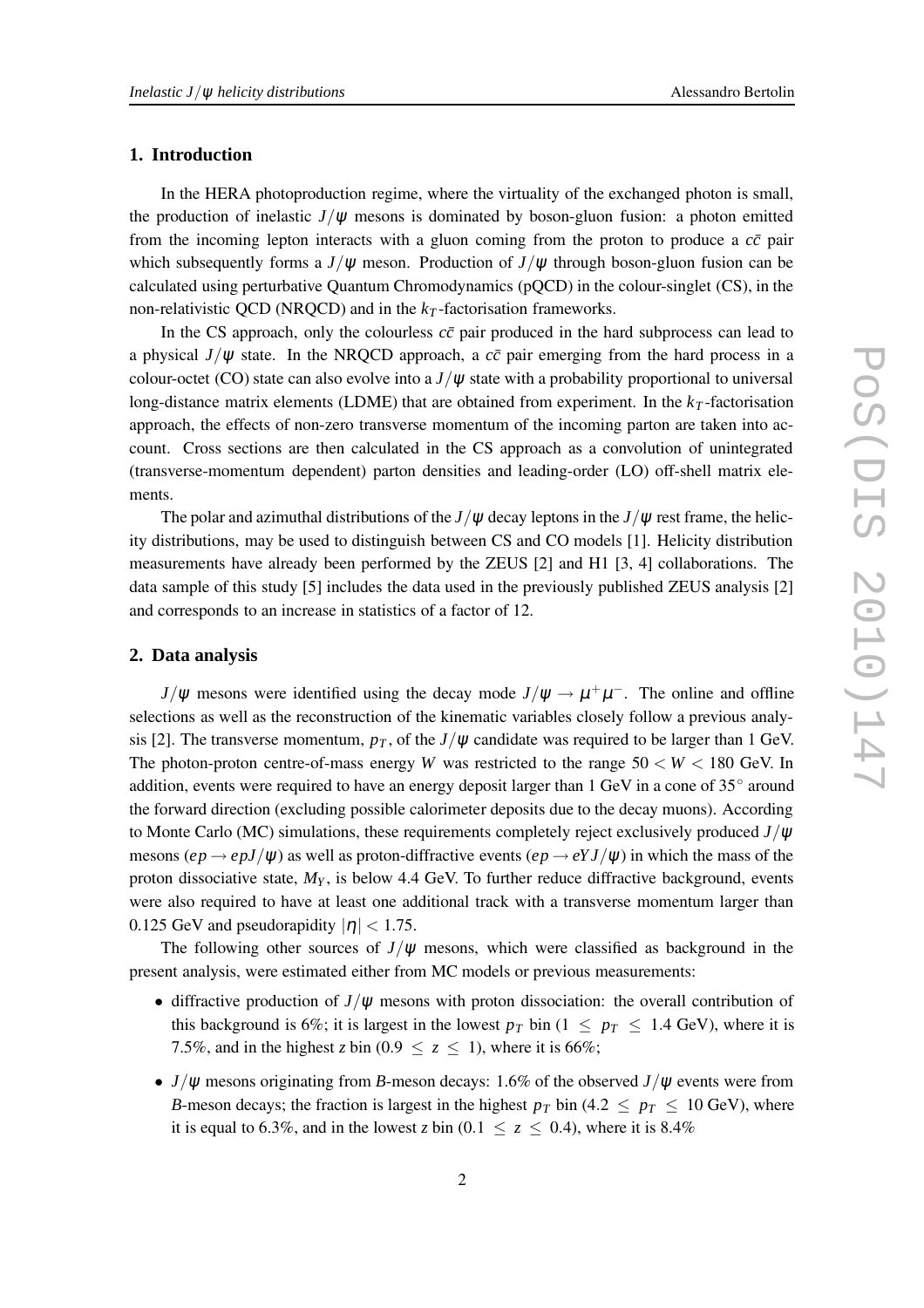•  $J/\psi$  from  $\psi'$  decays: this contribution is expected to be around 15%, as obtained using the direct measurement of the  $\psi'$  to  $J/\psi$  cross section ratio [2] and the branching ratio of the  $\psi'$ to  $J/\psi$ .

Although the relative rate of each process could be estimated, the helicity distributions of these  $J/\psi$  sources are poorly known, so these contributions were not subtracted.

The helicity analysis was performed in the so-called "target frame" [1]. The polar and azimuthal angles of the  $\mu^+$  in this frame are denoted  $\theta^*$  and  $\phi^*$ . The differential cross sections in  $\theta^*$ and  $\phi^*$  can be parametrised as [1]:

$$
\frac{d\sigma}{d\cos\theta^*} \propto 1 + \lambda \cos^2\theta^*,\tag{2.1}
$$

$$
\frac{d\sigma}{d\phi^*} \propto 1 + \frac{\lambda}{3} + \frac{v}{3}\cos 2\phi^*,\tag{2.2}
$$

where  $\lambda$  and v, the polar and azimuthal angular parameters, are functions of  $p_T$  and *z*. The  $\lambda$  and *v* parameters were determined in bins of *z* and  $p<sub>T</sub>$ , each time integrating over the other variable. As a function of  $p<sub>T</sub>$ , the integration range for *z* was set to  $0.4 < z < 1$ , thereby avoiding the region  $0.1 < z < 0.4$  where the ratio of signal to combinatorial background is rather poor. The integration range in  $p_T$  started at  $p_T = 1$  GeV.

The HERWIG MC generator-level distributions  $dN/d\cos\theta^*$  ( $dN/d\phi^*$ ) were re-weighted according to Eq. 2.1 (2.2) within a search grid of  $\lambda$  (v) values. For each re-weighted distribution, the value of  $\chi^2$  was calculated from a comparison to the data. The  $\lambda$  (v) value providing the minimum  $\chi^2$ ,  $\chi^2_{\rm min}$ , was taken as the central value. The parameter values with  $\chi^2 = \chi^2_{\rm min} + 1$  were used to calculate the statistical uncertainties. Equation 2.1 was first used to extract  $\lambda$ , and then  $\lambda$  was inserted into Eq. 2.2 to extract  $v$ .

#### **3. Results**

The values of the parameter  $\lambda$  are shown as a function of  $p<sub>T</sub>$  and *z* in Figs. 1a) and b), respectively; the values of the parameter  $v$  are displayed in Figs. 2a) and b).

The data are compared to various theoretical predictions for photoproduction, at  $Q^2 = 0$ . These predictions do not consider the polarisation due to  $J/\psi$  coming from  $\psi'$  decays, *B*-meson decays and from diffractive processes. The curves identified by the label LO CS show the LO prediction in the CS framework including both direct and resolved<sup>1</sup> processes. The two lines identified by the label LO +  $k_T$  (JB) and LO +  $k_T$  (dGRV), represent the predictions of a  $k_T$ -factorisation model using two different unintegrated gluon distributions and including only direct processes. The band identified by the label NLO CS represents the predictions of a NLO calculation including only direct processes. The width of the band gives the uncertainties of the calculation due to variations of the renormalisation and factorisation scales. It stops at  $z = 0.9$  because no reliable predictions can be obtained near  $z = 1$  for this fixed-order calculation. The band identified by the label LO CS+CO shows a LO prediction including direct and resolved processes in the NRQCD approach

<sup>&</sup>lt;sup>1</sup>In these resolved processes, the incoming photon does not couple to the  $c$  quark directly, but via its hadronic component. They are expected to contribute mainly to the region of  $z < 0.4$ .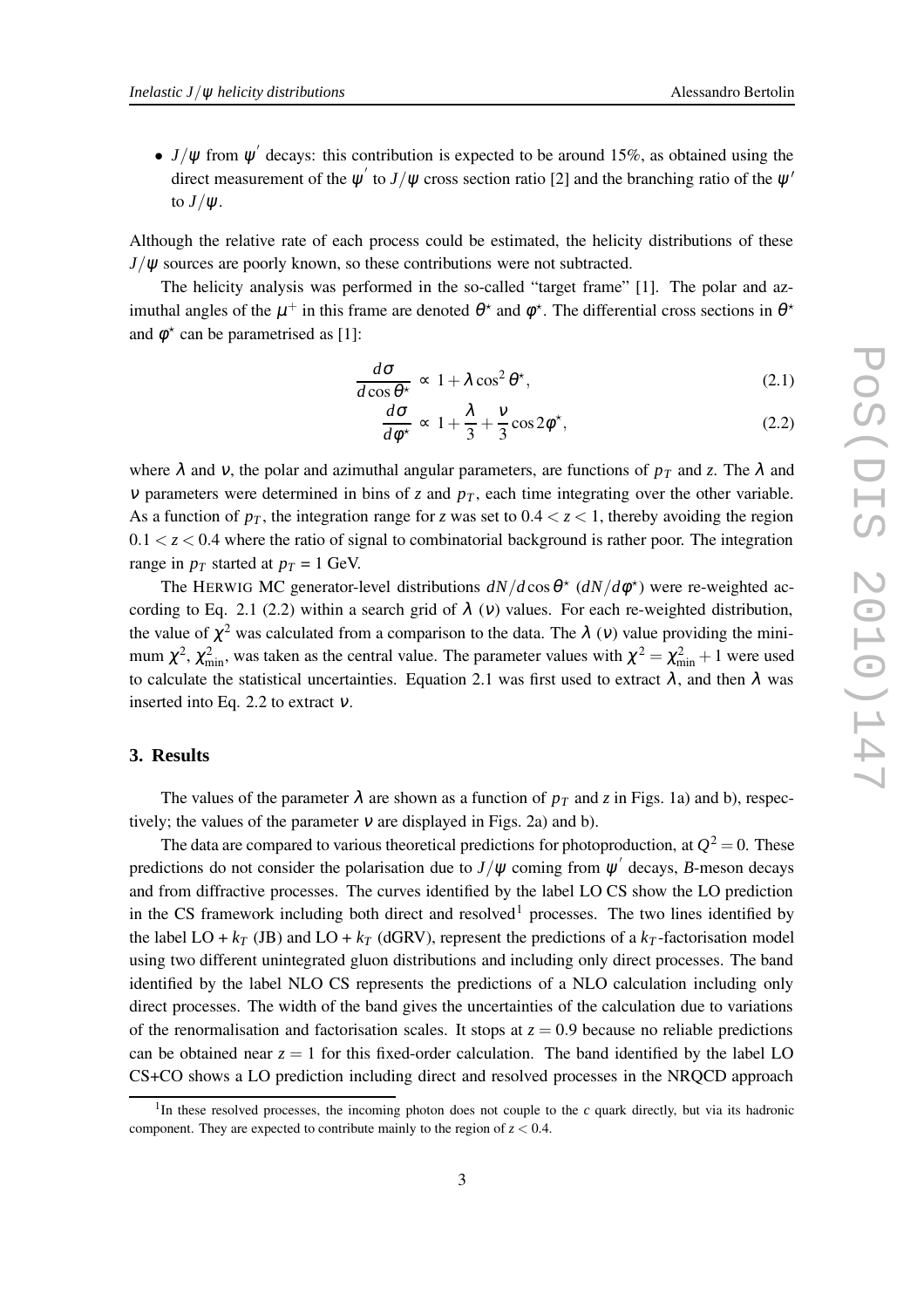CS+CO cross section is CO dominated.

The NLO CS calculation for  $p_T > 1$  GeV suffers from large scale uncertainties. In order to avoid this problem, measurements and calculations were repeated increasing the  $p<sub>T</sub>$  cut first to 2 GeV and then to 3 GeV. In Figs. 3a) and b) the  $\lambda$  and  $\nu$  parameters, respectively, are shown as a function of *z* for  $p_T > 2$  GeV, while in Figs. 3c) and d) the same parameters are displayed for  $p_T > 3$  GeV. The NLO CS calculation, also shown in these figures, has now smaller uncertainties, but the agreement with the data is only satisfactory for the <sup>ν</sup> parameter. Sizeable discrepancies remain for the  $\lambda$  parameter both for  $p_T > 2$  GeV and  $p_T > 3$  GeV.



**Figure 1:** The helicity parameter  $\lambda$ , measured in the target frame, as a function of (a)  $p_T$ , and (b) *z*. The measurement is performed in the kinematic range  $50 < W < 180$  GeV,  $0.1 < z < 1$  and  $p<sub>T</sub> > 1$  GeV. The measurement as a function of  $p<sub>T</sub>$  is restricted to the kinematic range  $0.4 < z < 1$ . The inner (outer) error bars correspond to the statistical (total) uncertainty. The theoretical curves are described in the text.

# **4. Conclusions**

The  $J/\psi$  helicity distributions in the inelastic photoproduction regime have been measured using a luminosity of 468 pb<sup>-1</sup>. The *J*/ $\psi$  helicity parameters  $\lambda$  and  $\nu$  were extracted in the target frame as a function of the transverse momentum and of the inelasticity of the  $J/\psi$ . The results were compared to LO QCD predictions in the colour-singlet, colour-singlet plus colour-octet and *k<sup>T</sup>* factorisation frameworks. A recent NLO QCD prediction in the colour-singlet framework was also considered. Even though the experimental and theoretical uncertainties are large, none of the predictions can describe all aspects of the data.

## **References**

[1] M. Beneke, M. Krämer and M. Vänttinen, Phys. Rev. **D 57**, 4258 (1998);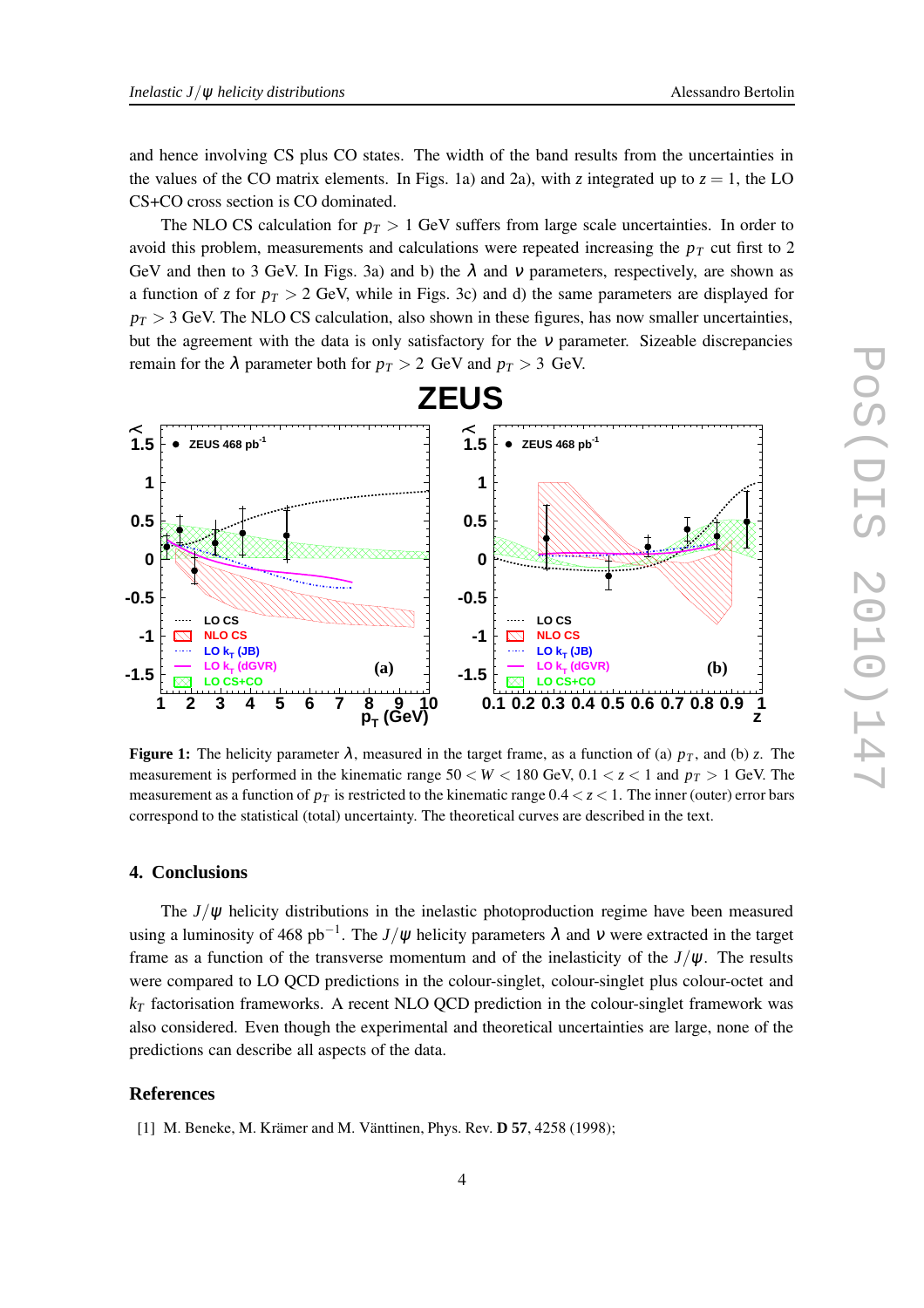

**Figure 2:** The helicity parameter <sup>ν</sup>, measured in the target frame, as a function of (a) *p<sup>T</sup>* , and (b) *z*. The measurement is performed in the kinematic range 50 < *W* < 180 GeV, 0.1 < *z* < 1 and *p<sup>T</sup>* > 1 GeV. The measurement as a function of  $p<sub>T</sub>$  is restricted to the kinematic range  $0.4 < z < 1$ . The inner (outer) error bars correspond to the statistical (total) uncertainty. The theoretical curves are described in the text.

- [2] S. Chekanov *et al.*, Eur. Phys. J. **C 27**, 173 (2003);
- [3] C. Adloff *et al.*, Eur. Phys. J. **C 25**, 25 (2002);
- [4] F. D. Aaron *et al.*, DESY-09-225, arXiv:1002.0234, submitted to EPJC;
- [5] S. Chekanov *et al.*, JHEP12 (2009) 007.